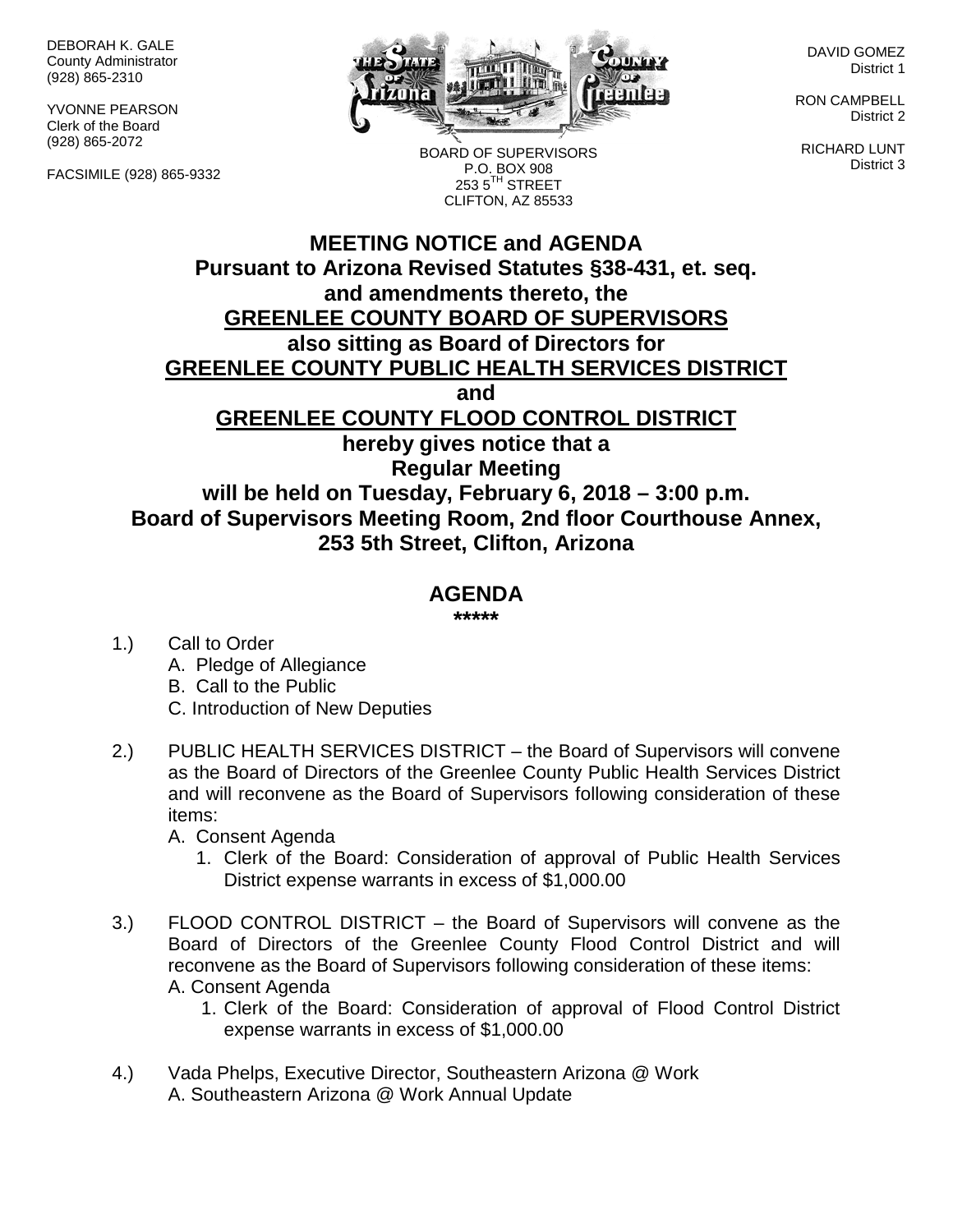- 5.) Akos Kovach, Economic Development Coordinator
	- A. Ian McGaughey, Clifton Town Manager Greenlee County Chamber of Commerce Update
	- B. Greenlee County Land Appraisal Update
	- C. Greenlee County Tourism Council Update
	- D. Acknowledgment of Freeport McMoRan Grant Award in the amount of \$5,600
	- E. Greenlee County Clarion new format and deadlines
	- F. Community Events Calendar
- 6.) Jeromy Vaughn, Lieutenant
	- A. Discussion/Action of approval to apply for the 2018 State Homeland Security Grant to purchase equipment to upgrade radio communications for the Sheriffs Office
- 7.) David Manuz, Public Works Manger-Roads
	- A. Crack Seal project update
	- B. Discussion/Action of approval to solicit bids for asphalt emulsion for the 2018 chip seal project
- 8.) Tony Hines, Public Works Manager-Fleet/Facilities A. South Annex update
- 9.) Philip Ronnerud, County Engineer
	- A. Greenlee County Landfill
		- 1. Discussion/Action of approval to begin purchasing of about 220 acres of land south of Loma Linda Landfill for future expansion
		- 2. Discussion/Action of approval for the lease of scales for 3 to 6 months
		- 3. Discussion/Action regarding landfill tipping fees and to establish a schedule based on data collected for scales
		- 4. Discussion/Action for approval to begin a process to close about 5 acres of the Loma Linda Landfill
	- B. Greenlee County Airport
		- 1. Discussion/Action for approval for purchasing easements from Arizona State Land for runway protection zone, drainage and access
		- 2. Discussion/Action for approval of leasing Arizona State Land for grazing which is not currently leased as a buffer zone west and north of Airport
- 10.) Kay Gale, County Administrator
	- A. Discussion/Action Greenlee County Deputy Cadet Policy
	- B. Discussion/Action regarding Mexican Wolf Issues
	- C. Duncan Substation Intergovernmental Agreement (IGA)
	- D. County and State budget and legislative issues
	- E. Calendar of Events
- 11.) Consent Agenda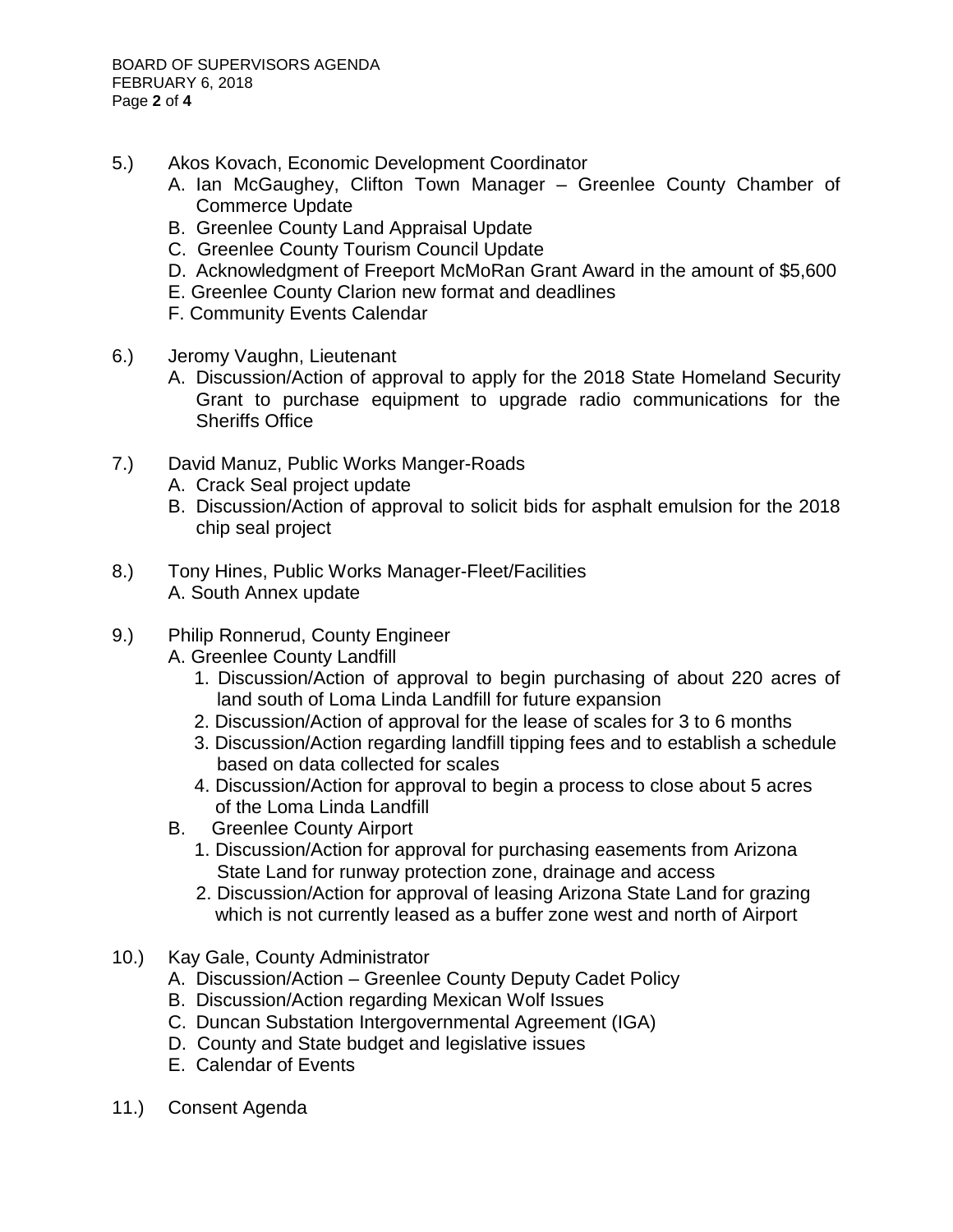- A. Clerk of the Board: Consideration of approval of minutes to previous meeting: 11/21/17; 12/5/17; 12/19/17
- B. Clerk of the Board: Consideration of approval of expense warrants in excess of \$1,000.00 – Voucher 1053; 1054; 1055; 1056
- C. Chief Finance Officer: Consideration of approval of general fund loans in the amount of \$15,353.00 to be reimbursed upon receipt of funds: Fund 118 - \$2,041.80; Fund 139 - \$2,083.89; Fund 195 - \$23.81; Fund 219 - \$8,914.69; Fund 601 - \$2,288.81
- D. Justice of the Peace District 1- Consideration of approval of Employee Transaction Form: M. Carbajal, Chief Justice Clerk
- E. Public Works Road Manager: Consideration of approval of Employee Transaction Form: T. Tyler, Tech II; P. Patterson, Part Time Landfill Attendant
- F. County Recorder: Consideration of approval of the Agreement with the Arizona Secretary of State for participation in the Electronic Registration Information Center (ERIC) in an amount not to exceed \$1,000 to be paid with budgeted general funds
- G. County Engineer: Consideration of approval of the joint funding agreement for water resources investigations with the U.S. Department of the Interior Geological Survey regarding the water alert gauge on the Blue River in the amount of \$8,630 to be paid with budgeted road funds
- H. Superior Court Clerk: Consideration of approval of the Intergovernmental Agreement (IGA) with the Arizona Department of Economic Security to receive Title IV-D funding in the amount of \$21,432.84 requiring no matching funds
- 12.) Supervisor Reports

Supervisor Richard Lunt

- A. County Supervisors Association Legislative Policy Committee
- B. County Supervisors Association Legislative Reception
- C. County Supervisors Association Board Meeting
- D. Coronado Resource Conservation and Development Meeting (RC&D)
- E. Fair Board Meeting
- F. Eastern Counties Organization Meeting

Supervisor David Gomez

- A. Arizona Rural Development Council Advisory Board
- B. Eastern Arizona College Advisory Committee

Supervisor Ron Campbell

- A. Campbell Blue Bridge Dedication Ceremony
- 13.) EXECUTIVE SESSION pursuant to A.R.S. 38-431.03.A.1 regarding the IT Manager position